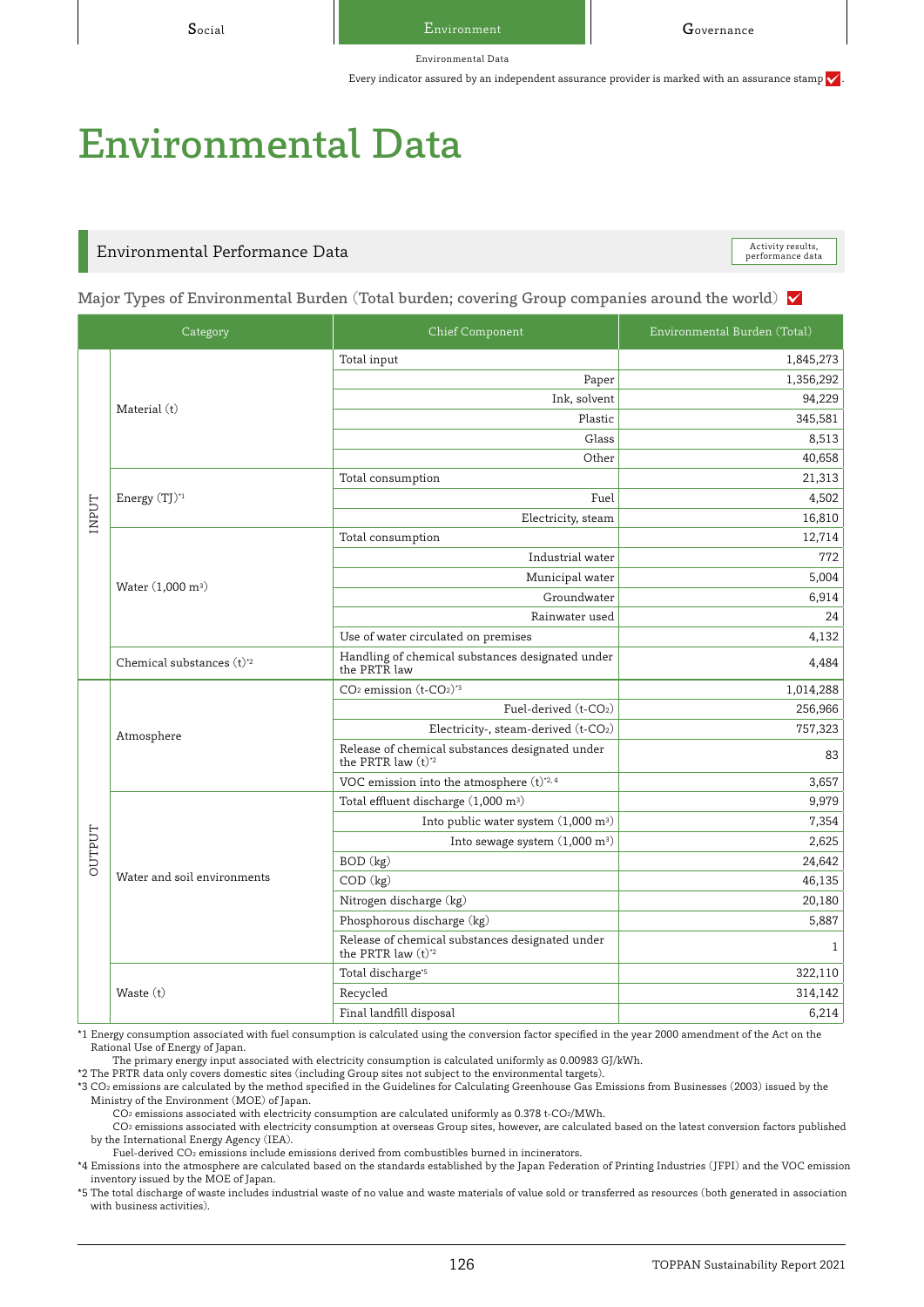Social Environment Nuite Governance

Environmental Data

Every indicator assured by an independent assurance provider is marked with an assurance stamp  $\checkmark$ 

#### Major Types of Environmental Burden (subject to the environmental targets in Japan)  $\sqrt{}$

|               | Category                      | <b>Chief Component</b>                                              | Environmental Burden (subject to the<br>environmental targets in Japan) |
|---------------|-------------------------------|---------------------------------------------------------------------|-------------------------------------------------------------------------|
|               |                               | Total input                                                         | 910,211                                                                 |
|               | Material (t)                  | Paper                                                               | 647,091                                                                 |
|               |                               | Ink, solvent                                                        | 50,288                                                                  |
|               |                               | Plastic                                                             | 180,172                                                                 |
|               |                               | Glass                                                               | 7,227                                                                   |
|               |                               | Other                                                               | 25,433                                                                  |
|               |                               | Total consumption                                                   | 11,747                                                                  |
|               | Energy (TJ) <sup>*1</sup>     | Fuel                                                                | 2,989                                                                   |
| INPUT         |                               | Electricity, steam                                                  | 8,758                                                                   |
|               |                               | Total consumption                                                   | 6,598                                                                   |
|               |                               | Industrial water                                                    | 750                                                                     |
|               | Water (1,000 m <sup>3</sup> ) | Municipal water                                                     | 1,095                                                                   |
|               |                               | Groundwater                                                         | 4,743                                                                   |
|               |                               | Rainwater used                                                      | 10                                                                      |
|               |                               | Use of water circulated on premises                                 | 4,090                                                                   |
|               | Chemical substances (t)       | Handling of chemical substances designated under<br>the PRTR law    | 4,462                                                                   |
|               |                               | $\rm CO_2$ emission $\rm (t\text{-}CO_2)^{*2}$                      | 506,597                                                                 |
|               | Atmosphere                    | Fuel-derived $(t$ - $CO2)$                                          | 169,649                                                                 |
|               |                               | Electricity-, steam-derived (t-CO <sub>2</sub> )                    | 336,948                                                                 |
|               |                               | Release of chemical substances designated under<br>the PRTR law (t) | 83                                                                      |
|               |                               | VOC emission into the atmosphere $(t)^*$ <sup>3</sup>               | 2,480                                                                   |
|               |                               | Total effluent discharge (1,000 m <sup>3</sup> )                    | 5,307                                                                   |
|               |                               | Into public water system $(1,\!000\;\mathrm{m}^3)$                  | 4,236                                                                   |
| <b>DUTPUT</b> |                               | Into sewage system $(1,000 \text{ m}^3)^{*4}$                       | 1,071                                                                   |
|               |                               | BOD (kg)                                                            | 9,763                                                                   |
|               | Water and soil environments   | $COD$ $(kg)$                                                        | 8,961                                                                   |
|               |                               | Nitrogen discharge (kg)                                             | 10,950                                                                  |
|               |                               | Phosphorous discharge (kg)                                          | 434                                                                     |
|               |                               | Release of chemical substances designated under<br>the PRTR law (t) | $\mathbf{1}$                                                            |
|               |                               | Total discharge <sup>*5</sup>                                       | 186,140                                                                 |
|               | Waste (t)                     | Recycled                                                            | 185,745                                                                 |
|               |                               | Final landfill disposal                                             | 51                                                                      |

\*1 Energy consumption associated with fuel consumption is calculated using the conversion factor specified in the year 2000 amendment of the Act on the Rational Use of Energy of Japan.

The primary energy input associated with electricity consumption is calculated uniformly as 0.00983 GJ/kWh.

\*2 CO2 emissions are calculated by the method specified in the Guidelines for Calculating Greenhouse Gas Emissions from Businesses (2003) issued by the Ministry of the Environment (MOE) of Japan.

CO<sub>2</sub> emissions associated with electricity consumption are calculated uniformly as 0.378 t-CO2/MWh.

Fuel-derived CO2 emissions include emissions derived from combustibles burned in incinerators. \*3 Emissions into the atmosphere are calculated based on the standards established by the Japan Federation of Printing Industries (JFPI) and the VOC emission

inventory issued by the MOE of Japan.

\*4 Includes 8,809 ㎥ of spring water from the premises of the Akihabara Sales Building.

\*5 The total discharge of waste includes industrial waste of no value and waste materials of value sold or transferred as resources (both generated in association with business activities).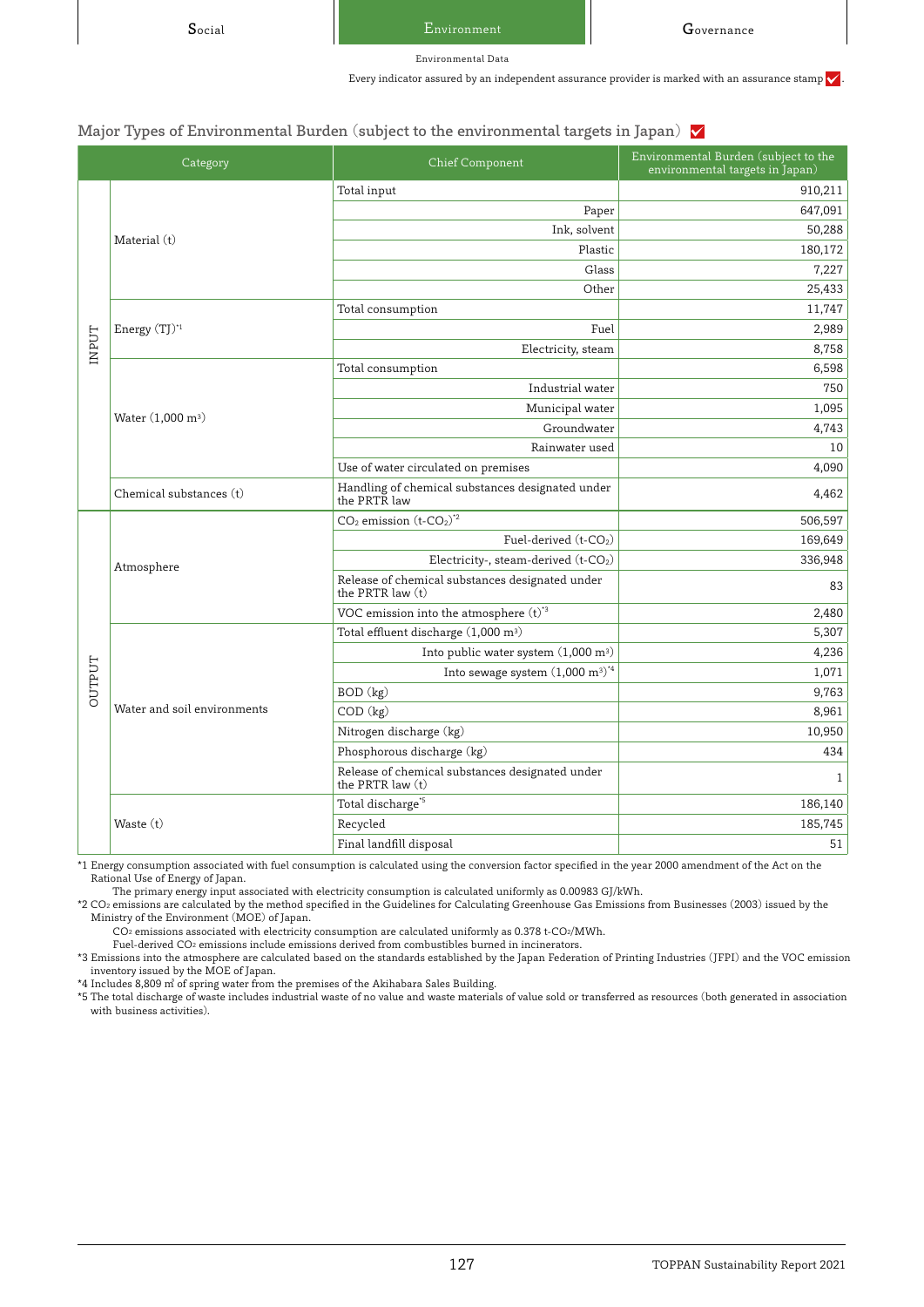Environmental Data

Activity results,<br>performance data

## Environmental Accounting

| Capital Investment for Environmental Conservation |
|---------------------------------------------------|
|                                                   |

|                | Capital Investment for Environmental Conservation<br>(million yen)             |                                                                                                                                                                     |             |                                           |                                    |  |
|----------------|--------------------------------------------------------------------------------|---------------------------------------------------------------------------------------------------------------------------------------------------------------------|-------------|-------------------------------------------|------------------------------------|--|
|                | Item                                                                           | Major Content                                                                                                                                                       | Fiscal 2020 | Increase/<br>Decrease from<br>Fiscal 2019 | Average for the<br>Last Five Years |  |
|                | Investment in equipment<br>to prevent pollution                                | Investment in equipment to prevent atmospheric and<br>other forms of pollution<br>(Including equipment to prevent water pollution)                                  | 305<br>(74) | $-1,952$<br>$(-1.484)$                    | 1,255<br>(470)                     |  |
|                | Investment in equipment<br>$2  $ to conserve the global<br>environment         | Investment in equipment to conserve the global<br>environment by mitigating global warming, etc.                                                                    | 1,414       | 258                                       | 1,089                              |  |
|                | Investment in equipment<br>to circulate resources                              | Investment in equipment to realize the appropriate<br>treatment, recycling, etc. of waste<br>(Including equipment to use rainwater and reduce water<br>consumption) | 129<br>(5)  | $-149$<br>(5)                             | 138<br>(11)                        |  |
| $\overline{4}$ | Investment in equipment<br>to carry out environmental<br>management activities | Investment in equipment to monitor and measure<br>environmental burden, plant trees at operational sites,<br>and implement other environmental measures             | 6           |                                           | 17                                 |  |
|                | Total                                                                          |                                                                                                                                                                     | 1,854       | $-1,841$                                  | 2,499                              |  |

## Environmental Conservation Benefit

| Item                           | Major Content                                  | Increase/Decrease<br>from Fiscal 2019 | Fiscal 2020 |
|--------------------------------|------------------------------------------------|---------------------------------------|-------------|
| Energy                         | Total energy consumption (TJ)                  | 132                                   | 21,313      |
| Water                          | Water consumption (1,000 m <sup>3</sup> )      | $-545$                                | 12,714      |
| Atmosphere                     | $CO2$ emission (kt-CO <sub>2</sub> )           | -3                                    | 1,014       |
|                                | Emission of dioxins (mg-TEQ)                   | 5                                     | 6           |
|                                | Total effluent discharge $(1,000 \text{ m}^3)$ | $-422$                                | 9,979       |
| Water and soil<br>environments | BOD (t)                                        | $-28$                                 | 25          |
|                                | COD(t)                                         | $-25$                                 | 46          |
| Waste                          | Total discharge (kt)                           | $-7$                                  | 322         |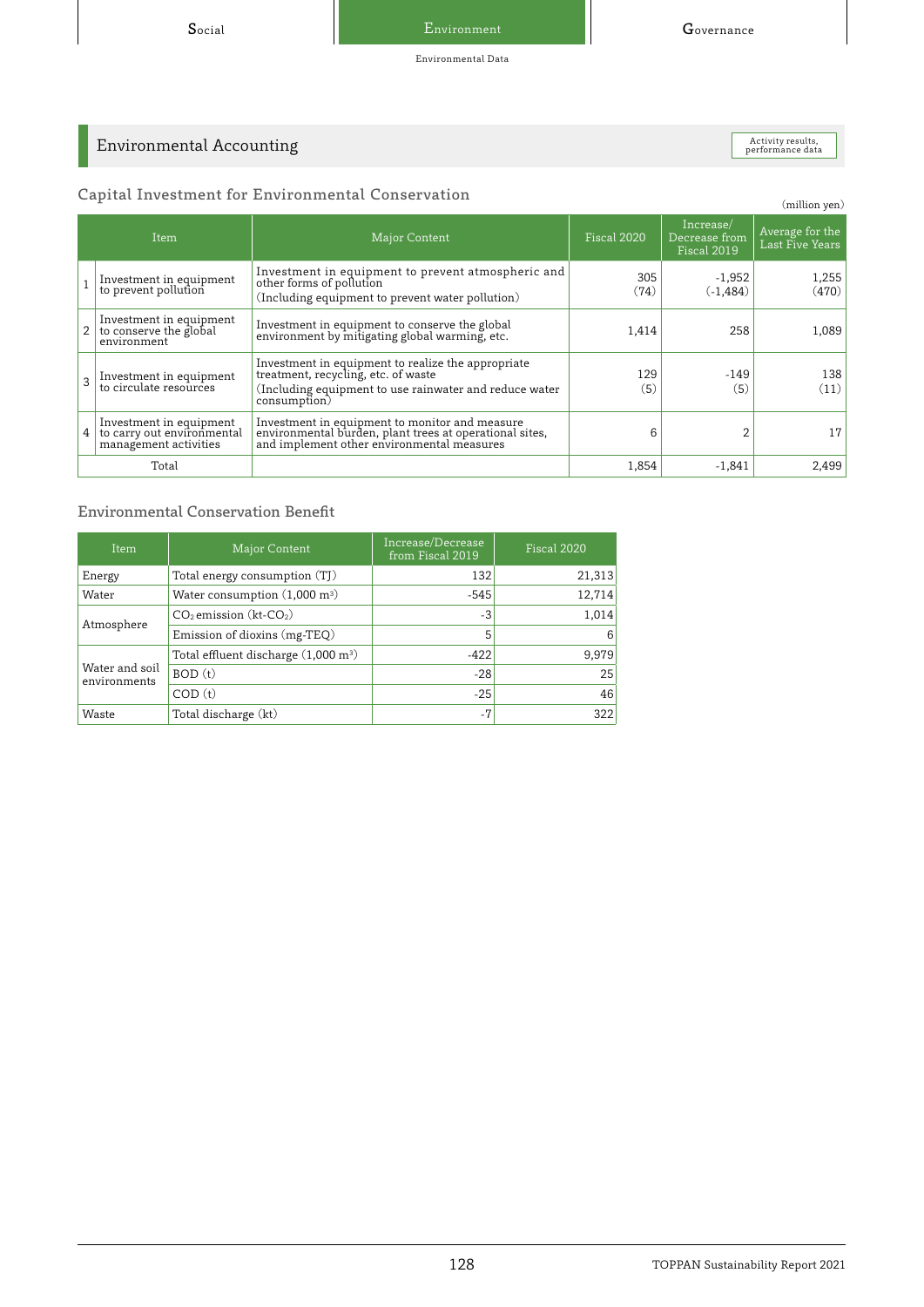## Environmentally Friendly Products (87 products as of March 2021)

| Business<br>Field           | Product                                           | <b>Standard Categories</b>                                                                                                       | Business<br>Field | Product                                       | <b>Standard Categories</b>                                                                                          |
|-----------------------------|---------------------------------------------------|----------------------------------------------------------------------------------------------------------------------------------|-------------------|-----------------------------------------------|---------------------------------------------------------------------------------------------------------------------|
|                             | Ecothrough Card                                   | Suitability for disposal                                                                                                         |                   | Cylindrical paper-                            |                                                                                                                     |
|                             | <b>Bulky Waste</b>                                | Resource saving (reduced use of materials)                                                                                       |                   | composite container<br>for refill             | Use of sustainable resources                                                                                        |
|                             | Processing Sticker<br>Eco Pack (life-size         |                                                                                                                                  |                   | High-resistance                               | Resource-saving efforts, improvement in transport                                                                   |
|                             | POP display)                                      | Resource saving (reduced use of materials)                                                                                       |                   | Flexible Pouch                                | efficiency                                                                                                          |
|                             | Paper Desk Calendar                               | Use of recycled materials                                                                                                        |                   | BIOAXX (label)<br>Aluminum-free Lid           | Use of sustainable resources                                                                                        |
|                             | Ecology Calendar<br>Non-vinyl Chloride            | Use of recycled materials                                                                                                        |                   | Material                                      | Use of sustainable resources                                                                                        |
|                             | Lenticular Lens                                   | Suitability for disposal                                                                                                         |                   |                                               | Multi-layer Blow Tube Resource-saving efforts                                                                       |
|                             | Eco Pack Multipanel<br>Eco Floor Sticker          | Reusability<br>Suitability for disposal                                                                                          |                   | Steam-release<br>Packaging                    | Reduced environmental burden during use                                                                             |
|                             | Eco Pack End Panel                                | Resource saving                                                                                                                  |                   | Air Hold Pouch                                | Resource-saving efforts                                                                                             |
|                             | Eco Pack Stand (round                             | Resource saving                                                                                                                  |                   | BIOAXX (flexible                              | Use of sustainable resources, resource saving,                                                                      |
|                             | type)                                             | Resource saving, prolonged product life, recyclability,                                                                          |                   | packaging material)                           | environmentally friendly disposal, visualization of<br>environmental burden                                         |
| Information & Communication | Disk Tottokun Series                              | suitability for disposal                                                                                                         |                   | Square-bottomed                               | Improvement in transport efficiency, resource saving,                                                               |
|                             | Ultra-thin DM                                     | Resource saving, reduced energy consumption in                                                                                   |                   | Gazette Pouch                                 | environmentally friendly disposal<br>Use of recycled materials, procurement of materials with                       |
|                             | (brochures, etc.)<br>Eco Pack Multipanel          | production, recyclability<br>Reusability, prolonged product life, recyclability, easy                                            |                   | Flexible packaging                            | lower environmental burden, reduced energy consumption                                                              |
|                             | Mini                                              | separation and disassembly                                                                                                       |                   | material using<br>recycled materials          | in production, environmentally friendly disposal,                                                                   |
|                             | Multicube POP                                     | Reusability, prolonged product life, recyclability, easy<br>separation and disassembly                                           |                   | <b>Printed Decorative</b>                     | visualization of environmental burden<br>Reduced use of chemical substances, reduced use of                         |
|                             | Green Bankbook                                    | Recyclability, suitability for disposal                                                                                          |                   | Paper (Coated Paper)                          | hazardous substances                                                                                                |
|                             |                                                   | Biodegradability, use of safe materials, resource saving,                                                                        |                   | Printed Decorative                            | Use of sustainable resources, reduced use of chemical                                                               |
|                             | <b>KAMICARD®</b>                                  | recyclability                                                                                                                    |                   | Paper (Coated Paper,<br>FSC-certified)        | substances, reduced use of hazardous substances                                                                     |
|                             | KAMI-RFID CARD                                    | Recyclability, use of safe materials, resource saving, easy                                                                      |                   | Printed Decor Paper                           | Reduced use of chemical substances, reduced use of                                                                  |
|                             |                                                   | separation and disassembly                                                                                                       |                   | for HPL/LPL<br>(Saturated Grade               | hazardous substances, reduced release of chemical                                                                   |
|                             | Printed materials with                            | Reduced use of chemical substances, reduced use of<br>hazardous substances, use of recycled materials, use of                    |                   | Paper)                                        | substances                                                                                                          |
|                             | environmental logos                               | sustainable resources, use of renewable energy, carbon                                                                           |                   | Printed Decor Paper                           | Use of sustainable resources, reduced use of chemical                                                               |
|                             |                                                   | offsetting, labeling with environmental logos                                                                                    |                   | for HPL/LPL<br>(Saturated Grade               | substances, reduced use of hazardous substances, reduced                                                            |
|                             | Flip chip ball grid array<br>[FC-BGA] substrate   | Suitability for disposal                                                                                                         |                   | Paper, FSC-certified)                         | release of chemical substances                                                                                      |
|                             | (halogen free)                                    |                                                                                                                                  |                   | Transfer paper for                            | Reduced use of chemical substances, reduced use of hazardous                                                        |
| Electronics                 | black matrix [BM])                                | Color filter (resin<br>Use of safe materials, energy saving, reduced release of<br>chemical substances, suitability for disposal |                   | padded floors<br>Lower-VOC wallpaper          | substances, reduced release of chemical substances<br>Reduced use of chemical substances, reduced use of            |
|                             | Palladium pre-plated                              | Use of safe materials, reduced release of chemical                                                                               |                   | (Exceptional*)                                | hazardous substances, reduced release of chemical substances                                                        |
|                             | leadframe<br>substances, suitability for disposal |                                                                                                                                  |                   | SnapFit                                       | Reduced use of chemical substances, reduced use of<br>hazardous substances, use of sustainable resources,           |
|                             | Flip chip ball grid<br>array [FC-BGA]             | Use of safe materials, reduced release of chemical                                                                               |                   |                                               | extension of product life                                                                                           |
|                             | substrate (lead free)                             | substances, suitability for disposal                                                                                             |                   | 101 Coordination                              | Reduced use of chemical substances, reduced use of                                                                  |
|                             | Toppan Ecowall                                    | Reduced release of chemical substances, use of safe<br>materials, suitability for disposal                                       | Living & Industry | Floor REPREA eco<br>(Exceptional*)            | hazardous substances, use of sustainable resources,<br>extension of product life, labeling with environmental logos |
|                             | TOPPAN ECO                                        | Reduced release of chemical substances, extension of                                                                             |                   | Sosogi Jozu                                   | Resource saving, improvement in transport efficiency,                                                               |
|                             | SHEET                                             | product life                                                                                                                     |                   | Preform for PET                               | environmentally friendly disposal<br>Improvement in transport efficiency, visualization of                          |
|                             | <b>GL BARRIER</b><br>(Exceptional*)               | Use of sustainable resources, resource-saving efforts                                                                            |                   | bottles                                       | environmental burden                                                                                                |
|                             | Stand-up Pouch                                    | Resource-saving efforts                                                                                                          |                   |                                               | Reduced use of chemical substances, reduced use of                                                                  |
|                             | Bottled Pouch<br>Plastic container made           | Resource-saving efforts                                                                                                          |                   | FORMANO                                       | hazardous substances, environmentally friendly disposal,<br>reduced release of chemical substances, extension of    |
|                             | from recycled materials                           | Use of recycled materials                                                                                                        |                   |                                               | product life                                                                                                        |
|                             | TT Paper Can                                      | Use of sustainable resources                                                                                                     |                   |                                               | Reduced use of chemical substances, reduced use of<br>hazardous substances, environmentally friendly disposal,      |
|                             | Ecotainer<br>TL-PAK                               | Recycling, improvement in transport efficiency<br>Recycling, improvement in transport efficiency                                 |                   | <b>FORTINA</b>                                | reduced release of chemical substances, extension of                                                                |
|                             | EP-PAK (EP-GL)                                    | Improvement in transport efficiency, recycling                                                                                   |                   |                                               | product life                                                                                                        |
|                             | EP-PAK (Al)                                       | Improvement in transport efficiency                                                                                              |                   | TOPPAN MATERIAL                               | Reduced use of chemical substances, reduced use of<br>hazardous substances, use of recycled materials,              |
|                             | Stand-up Laminated<br>Tube                        | Resource-saving efforts                                                                                                          |                   | <b>WOOD</b><br>(Exceptional*)                 | environmentally friendly disposal, reduced release of                                                               |
|                             | Recyclen Cap                                      | Recycling                                                                                                                        |                   |                                               | chemical substances, extension of product life<br>Reduced environmental burden during use                           |
|                             | AP Carton                                         | Improvement in transport efficiency                                                                                              |                   | Smart Deli Bag<br>Plastic UV ink              | Use of recycled materials, use of sustainable resources,                                                            |
|                             | Micro Flute<br>TP-Tray                            | Resource-saving efforts, recycling<br>Recycling, use of sustainable resources                                                    |                   | container                                     | improvement in transport efficiency, recycling                                                                      |
|                             | Corrugated Board                                  | Recycling                                                                                                                        |                   | Forest-certified-paper<br>packaging           | Use of sustainable resources, labeling with environmental<br>logos                                                  |
| Living & Industry           | Cushioning Material<br>AD-Case                    | Resource-saving efforts                                                                                                          |                   | Biodegradable plastic                         | Use of biodegradable materials                                                                                      |
|                             | Cartocan                                          | Use of sustainable resources, recycling, visualization of                                                                        |                   | products                                      |                                                                                                                     |
|                             | (Exceptional*)                                    | environmental burden                                                                                                             |                   | Cardboard with<br>shrink wrap                 | Resource saving, reduced energy consumption in                                                                      |
|                             | GL-C Bottle<br>Jar Plus                           | Resource-saving efforts<br>Resource-saving efforts, recycling                                                                    |                   | packaging                                     | production, improvement in transport efficiency, recycling                                                          |
|                             | <b>GL FILM Lined Paper</b>                        | Use of sustainable resources                                                                                                     |                   | Emergency magnesium                           | Reduced use of chemical substances, reduced use of<br>hazardous substances, use of sustainable resources,           |
|                             | Cup                                               |                                                                                                                                  |                   | air battery                                   | extension of product life, reduced environmental burden                                                             |
|                             | Double-wall Barrier<br>Paper Cup                  | Resource-saving efforts                                                                                                          |                   |                                               | during use, recycling, environmentally friendly disposal                                                            |
|                             | Fluorine-free                                     | Recycling                                                                                                                        |                   | FINE FEEL (101                                | Reduced use of chemical substances, reduced use of<br>hazardous substances, resource saving, extension of           |
|                             | oil-repellent paper                               |                                                                                                                                  |                   | Materium)                                     | product life, environmentally friendly disposal                                                                     |
|                             | In-mold Barrier Cup<br>Easy Peel-off Thermo-      | Extension of product life, improvement in transport efficiency                                                                   |                   | EP-PAK Fold & Tear/                           | Reduced use of chemical substances, reduced use of<br>hazardous substances, use of sustainable resources,           |
|                             | Label                                             | Recycling                                                                                                                        |                   | Easy Removal Cap                              | improvement in transport efficiency, recycling,                                                                     |
|                             | Eco Band<br>Paper carton with                     | Reusability                                                                                                                      |                   | (Exceptional*)                                | environmentally friendly disposal, labeling with                                                                    |
|                             | tamper-evident                                    | Resource-saving efforts                                                                                                          |                   | <b>BIOAXX</b> flexible                        | environmental logos<br>Reduced use of chemical substances, reduced use of                                           |
|                             | closure                                           |                                                                                                                                  |                   | packaging material<br>(Eco Mark certified)    | hazardous substances, resource saving, use of sustainable                                                           |
|                             | Clear UV-blocking<br>Film                         | Use of sustainable resources                                                                                                     |                   |                                               | resources, environmentally friendly disposal, visualization                                                         |
|                             | BIOAXX (molding                                   | Use of sustainable resources                                                                                                     |                   | (Exceptional*)                                | of environmental burden, labeling with environmental logos<br>Reduced use of chemical substances, reduced use of    |
|                             | product)                                          |                                                                                                                                  |                   | Flexible packaging<br>material using recycled | hazardous substances, use of recycled materials, resource                                                           |
|                             | EL-Case<br>Paper cup made from                    | Resource-saving efforts, recycling                                                                                               |                   | materials (Eco Mark                           | saving, reduced energy consumption in production,<br>environmentally friendly disposal, visualization of            |
|                             | pulp from forest-                                 | Use of sustainable resources                                                                                                     |                   | certified) (Exceptional*)                     | environmental burden, labeling with environmental logos                                                             |
|                             | thinning operations                               |                                                                                                                                  |                   |                                               |                                                                                                                     |

\*Exceptional environmentally friendly product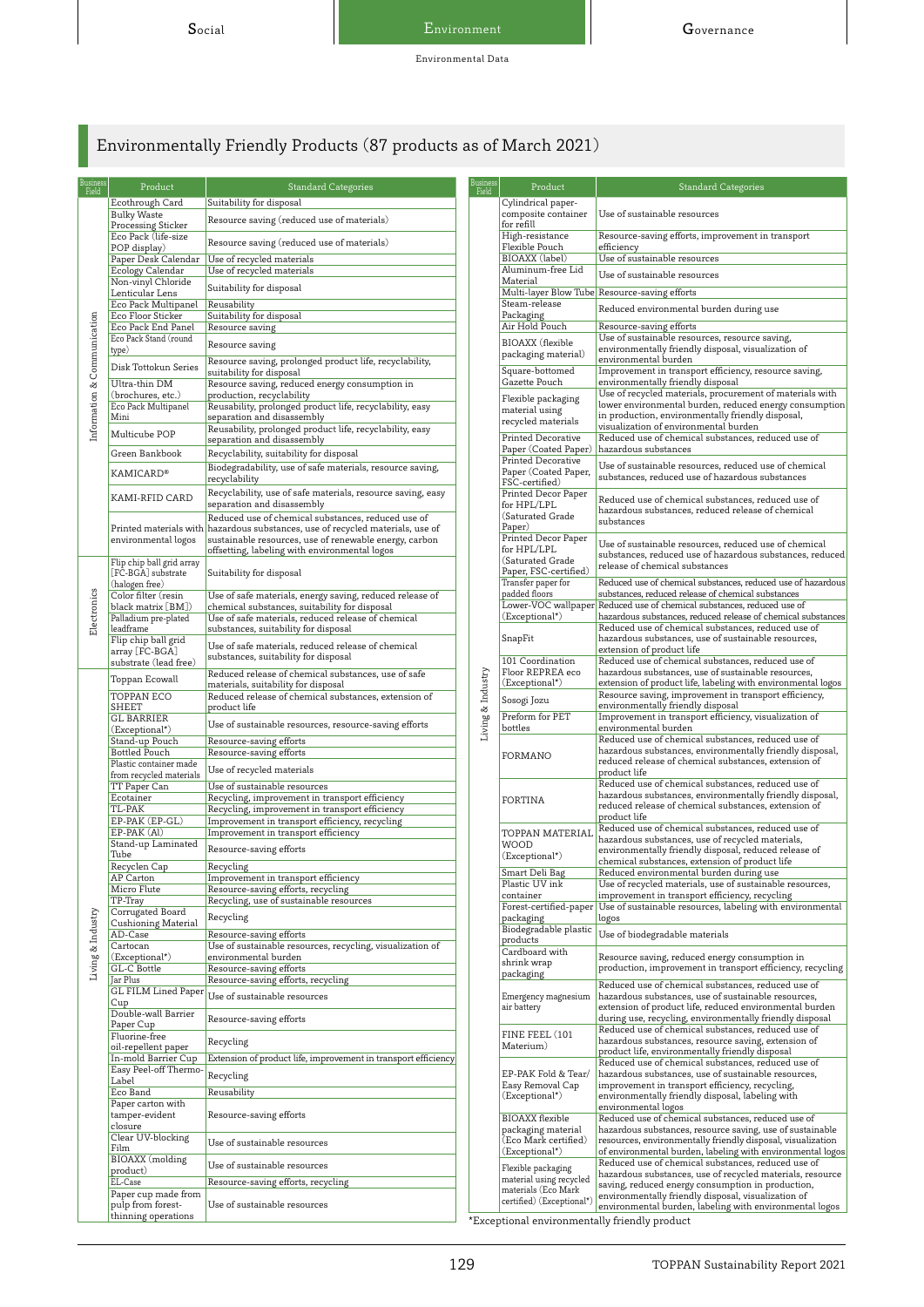Environmental Data

## Environment-related Business

In fiscal 2020 the Toppan Group revised its classification criteria for environment-related business to cover every project associated with the "sustainable global environment" theme advocated in the Business Materiality category.

The total sales of the environment-related business satisfying the renewed Groupwide criteria—including, most notably, sales of environment-friendly products—were 790.3 billion yen in fiscal 2020.

From fiscal 2021, Toppan will develop more business projects that contribute to the achievement of the United Nations Sustainable Development Goals.

## Green Procurement and Green Purchasing

JFPI Green Procurement Standards for Paper and Level of Fulfillment

| Green Principle                                                           | Level 1                                                                                                                                                                                               | Level 2                                                                                                                                                                    | Fiscal 2020<br>Result <sup>*</sup> |
|---------------------------------------------------------------------------|-------------------------------------------------------------------------------------------------------------------------------------------------------------------------------------------------------|----------------------------------------------------------------------------------------------------------------------------------------------------------------------------|------------------------------------|
| 1. Using recycled paper or paper made<br>covers for brochures)            | Paper composed of at least 60% recycled<br>with fewer forest resources (excluding   pulp plus forest-certified pulp for the<br>remaining portion, or with an overall rating<br>of more than 80 points | Paper composed of at least 20% recycled<br>pulp or forest-certified paper, tree-free<br>paper, paper made with pulp from<br>forest-thinning operations, or tissue<br>paper | 5.7%                               |
| 2. Reducing component properties<br>obstructive to waste paper recycling  | Non-usage of printing materials with waste<br>paper recyclability rankings of B, C, or D                                                                                                              | Non-usage of printing materials with waste<br>paper recyclability rankings of C or D                                                                                       |                                    |
| 3. Procuring from manufacturers<br>proactively engaged in paper recycling | Procurement from manufacturers who proactively use waste paper as a raw material<br>for recycled paper                                                                                                |                                                                                                                                                                            |                                    |

Note: Result under the Green Standards for Offset Printing Services (April 1, 2017 amendment) of the Japan Federation of Printing Industries (JFPI)  $^\star$  Level 1 or 2 paper used  $\left(\mathrm{kg}\right)$  / offset paper purchased  $\left(\mathrm{kg}\right)$ 

## JFPI Green Procurement Standards for Ink and Level of Fulfillment

| Green Principle                                                                           | Level 1                                                                                  | Level 2                                                                                 | Fiscal 2020<br>Result <sup>*</sup> |
|-------------------------------------------------------------------------------------------|------------------------------------------------------------------------------------------|-----------------------------------------------------------------------------------------|------------------------------------|
| 1. Avoiding the use of substances<br>harmful to the human body                            | Conformance with the NL regulations of the Japan Printing Ink Makers Association         |                                                                                         |                                    |
| 2. Considering chemical substances<br>designated under the PRTR law of<br>Japan           | Non-usage of substances designated under<br>the PRTR law                                 | Identification of substances designated<br>under the PRTR law (via SDSs)                |                                    |
| 3. Controlling VOC emissions<br>(for offset ink, excluding heat-set ink<br>for web press) | Non-VOC ink or UV ink                                                                    | Vegetable oil ink, soybean oil ink, or "ig"<br>ink (labeling with Ink Green Mark)       | 99.0%                              |
| 4. Using sustainable resources<br>(for heat-set ink for web press)                        | Vegetable oil ink, soybean oil ink, or "ig" ink (labeling with Ink Green Mark)           |                                                                                         |                                    |
| 5. Reducing component properties<br>obstructive to waste paper recycling                  | Non-usage of printing materials with waste<br>paper recyclability rankings of B, C, or D | Non-usage of printing materials with<br>waste paper recyclability rankings of C<br>or D |                                    |

Note: Result under the JFPI Green Standards for Offset Printing Services (April 1, 2017 amendment) \*Level 1 or 2 ink used (kg) / offset ink purchased (kg)

### In-house Green Purchasing Standards and Levels of Fulfillment

| Product                     | Standard                                                                                                                          | Fiscal 2020 Result |
|-----------------------------|-----------------------------------------------------------------------------------------------------------------------------------|--------------------|
| Copy machines and printers  | Configured to automatically revert to low-power mode or off mode                                                                  | 90.0%              |
| PCs                         | Configured to automatically revert to low-power mode or off mode and to maintain<br>low energy consumption when in low-power mode | 100.0%             |
| Stationery and office goods | Products listed in eco-friendly product catalogues of manufacturers                                                               | 69.9%              |